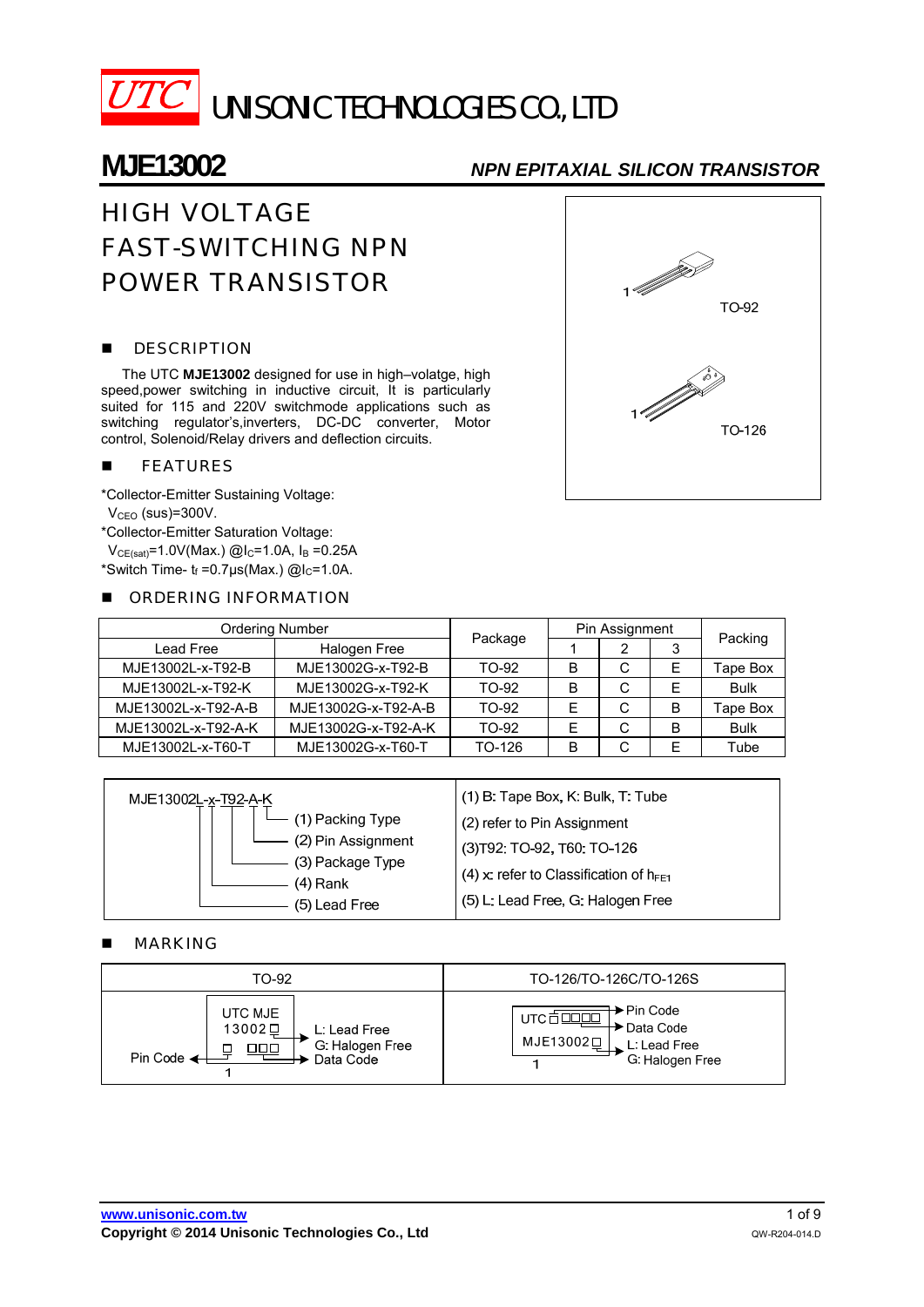## **ABSOLUTE MAXIMUM RATINGS**

| <b>PARAMETER</b>               |                   | <b>SYMBOL</b>    | <b>RATINGS</b>  | <b>UNIT</b>                          |  |
|--------------------------------|-------------------|------------------|-----------------|--------------------------------------|--|
| Collector-Emitter Voltage      |                   | $V_{CEO(SUS)}$   | 300             | v                                    |  |
| Collector-Emitter Voltage      |                   | $V_{CEV}$        | 600             | v                                    |  |
| Emitter Base Voltage           |                   | V <sub>EBO</sub> | 9               | $\vee$                               |  |
|                                | Continuous        | Ic.              | 1.5             |                                      |  |
| Collector Current              | Peak $(1)$        | Iсм              | 3               | A                                    |  |
|                                | Continuous        | Iв               | 0.75            | A                                    |  |
| <b>Base Current</b>            | Peak (1)          | <b>I</b> BM      | 1.5             |                                      |  |
|                                | Continuous        | IΕ               | 2.25            | A                                    |  |
| <b>IEmitter Current</b>        | Peak $(1)$        | Ієм              | 4.5             |                                      |  |
|                                | TA=25°C           |                  | 1.4             | Watts                                |  |
|                                | Derate above 25°C |                  | 11.2            | $MW$ <sup>o</sup> C                  |  |
| <b>Total Power Dissipation</b> | TC=25°C           | $P_D$            | 40              | Watts                                |  |
|                                | Derate above 25°C |                  | 320             | $MW$ <sup><math>\circ</math></sup> C |  |
| Junction Temperature           |                   | $T_J$            | 150             | $^{\circ}$ C                         |  |
| Storage Temperature            |                   | T <sub>STG</sub> | $-65$ to $+150$ | °C                                   |  |

## **THERMAL CHARACTERISTICS**

| <b>PARAMETER</b>                                 |        | <b>SYMBOL</b>     | <b>RATINGS</b> | UNIT |  |
|--------------------------------------------------|--------|-------------------|----------------|------|--|
|                                                  | TO-92  |                   | 25             |      |  |
| <b>Junction to Case</b>                          | TO-126 | $\theta_{\rm JC}$ | 3.12           | °C/W |  |
|                                                  | TO-92  |                   | 122            | °C/W |  |
| <b>Junction to Ambient</b>                       | TO-126 | $\theta_{JA}$     | 89             |      |  |
| Maximum Load Temperature for Soldering Purposes: |        |                   | 275            | °C   |  |
| 1/8" from Case for 5 Seconds                     |        |                   |                |      |  |

Note: 1. Pulse Test : Pulse Width=5ms,Duty Cycle≤10%

2. Designer 's Data for "Worst Case" Conditions – The Designer 's Data Sheet permits the design of most circuits entirely from the information presented. SOA Limit curves – representing boundaries on device characteristics – are given to facilitate "Worst case" design.

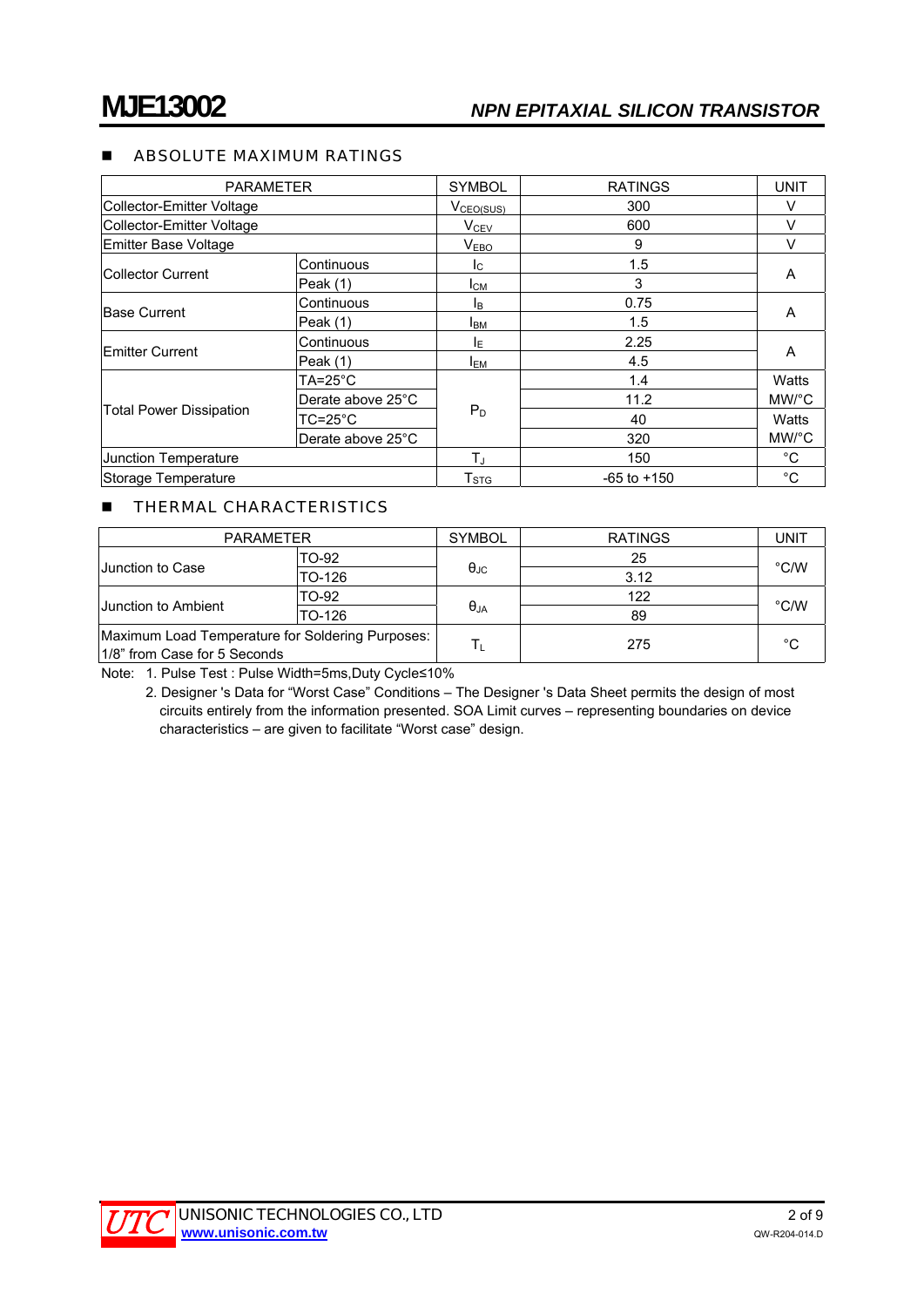# **MJE13002** *NPN EPITAXIAL SILICON TRANSISTOR*

## **ELECTRICAL CHARACTERISTICS**  $(T<sub>C</sub>=25°C, unless otherwise specified)$

| <b>PARAMETER</b>                                   | <b>SYMBOL</b>              | <b>TEST CONDITIONS</b>                                                                  |     | MIN   TYP   MAX UNIT |      |            |  |  |
|----------------------------------------------------|----------------------------|-----------------------------------------------------------------------------------------|-----|----------------------|------|------------|--|--|
| <b>OFF CHARACTERISTICS (1)</b>                     |                            |                                                                                         |     |                      |      |            |  |  |
| <b>Collector-Emitter Sustaining Voltage</b>        | $V_{CEO(SUS)}$             | $I_c$ =10 mA, $I_B$ =0                                                                  | 300 |                      |      |            |  |  |
|                                                    | $I_{CEV}$                  | V <sub>CEV</sub> =Rated Value, V <sub>BE</sub> (off)=1.5 V                              |     |                      | 1    |            |  |  |
| <b>Collector Cutoff Current</b>                    |                            | V <sub>CEV</sub> =Rated Value,                                                          |     |                      | 5    |            |  |  |
|                                                    |                            | $V_{BE}(off)=1.5V$ ,Tc=100°C                                                            |     |                      |      |            |  |  |
| <b>SECOND BREAKDOWN</b>                            |                            |                                                                                         |     |                      |      |            |  |  |
| Second Breakdown Collector Current with            |                            |                                                                                         |     |                      |      |            |  |  |
| bass forward biased (See Figure 5)                 | I <sub>S</sub> /B          |                                                                                         |     |                      |      |            |  |  |
| Clamped Inductive SOA with base reverse            |                            |                                                                                         |     |                      |      |            |  |  |
| biased (See Figure 6)                              | R <sub>BSOA</sub>          |                                                                                         |     |                      |      |            |  |  |
| <b>DC Current Gain</b>                             | $h_{FE1}$                  | $I_C = 0.5$ A, $V_{CE} = 2$ V                                                           |     |                      | 40   |            |  |  |
|                                                    | $h_{FE2}$                  | $I_C=1$ A, $V_{CE}=2$ V                                                                 | 5   |                      | 25   |            |  |  |
|                                                    |                            | $I_C = 0.5A$ , $I_B = 0.1A$                                                             |     |                      | 0.5  |            |  |  |
| <b>Collector-Emitter Saturation Voltage</b>        |                            | $I_C = 1A$ , $I_B = 0.25A$                                                              |     |                      |      | $\vee$     |  |  |
|                                                    | $V_{CE(SAT)}$              | $I_C = 1.5A$ , $I_B = 0.5A$                                                             |     |                      | 3    |            |  |  |
|                                                    |                            | $I_C = 1A$ , $I_B = 0.25A$ , $T_C = 100^{\circ}C$                                       |     |                      | 1    |            |  |  |
|                                                    |                            | $I_C = 0.5A$ , $I_B = 0.1A$                                                             |     |                      | 1    |            |  |  |
| Base-Emitter Saturation Voltage                    | $V_{BE(SAT)}$              | I <sub>C</sub> =1A, I <sub>B</sub> =0.25 A                                              |     |                      | 1.2  | $\vee$     |  |  |
|                                                    |                            | $I_C = 1A$ , $I_B = 0.25A$ , $T_C = 100^{\circ}C$                                       |     |                      | 1.1  |            |  |  |
| <b>DYNAMIC CHARACTERISTICS</b>                     |                            |                                                                                         |     |                      |      |            |  |  |
| Current-Gain-Bandwidth Product                     | $f_T$                      | $I_C = 100$ mA, $V_{CE} = 10 V$ , f = 1MHz                                              | 4   | 10                   |      | <b>MHz</b> |  |  |
| <b>Output Capacitance</b>                          | Cob                        | $V_{CB} = 10V$ , I <sub>E</sub> =0, f=0.1MHz                                            |     | 21                   |      | рF         |  |  |
| <b>SWITCHING CHARACTERISTICS (TABLE 1)</b>         |                            |                                                                                         |     |                      |      |            |  |  |
| Delay Time                                         | $t_d$                      |                                                                                         |     | 0.05                 | 0.1  | μs         |  |  |
| <b>Rise Time</b>                                   | $t_r$                      | $V_{CC}$ =125V, I <sub>C</sub> =1A,                                                     |     | 0.5                  | 1    | μs         |  |  |
| Storage Time                                       | $t_{\rm s}$                | $I_{B1}$ = $I_{B2}$ =0.2A, t <sub>P</sub> =25µs,                                        |     | $\overline{2}$       | 4    | μs         |  |  |
| <b>Fall Time</b>                                   | tr                         | Duty Cycle≤1%                                                                           |     | 0.4                  | 0.7  | μs         |  |  |
| <b>INDUCTIVE LOAD, CLAMPED (TABLE 1, FIGURE 7)</b> |                            |                                                                                         |     |                      |      |            |  |  |
| Storage Time                                       | $\mathsf{t}_{\mathsf{sv}}$ |                                                                                         |     | 1.7                  | 4    | μs         |  |  |
| <b>Crossover Time</b>                              | $t_c$                      | $IC=1A$ , Vclamp=300V,<br>$I_{B1} = 0.2A$ , $V_{BE}$ (off) = 5V, T <sub>C</sub> = 100°C |     | 0.29                 | 0.75 | μs         |  |  |
| <b>Fall Time</b>                                   | $t_{fi}$                   |                                                                                         |     | 0.15                 |      | μs         |  |  |

## $\blacksquare$  CLASSIFICATION OF  $h_{FE1}$

| RANK  |         |                            |              |                      |                    |                      |
|-------|---------|----------------------------|--------------|----------------------|--------------------|----------------------|
| RANGE | 16<br>- | $\sim$<br>15 ~<br><u>_</u> | 26<br>$20 -$ | つに<br>n,<br>ັ<br>ں ے | 36<br>30<br>$\sim$ | っに<br>40.<br>.<br>ບບ |

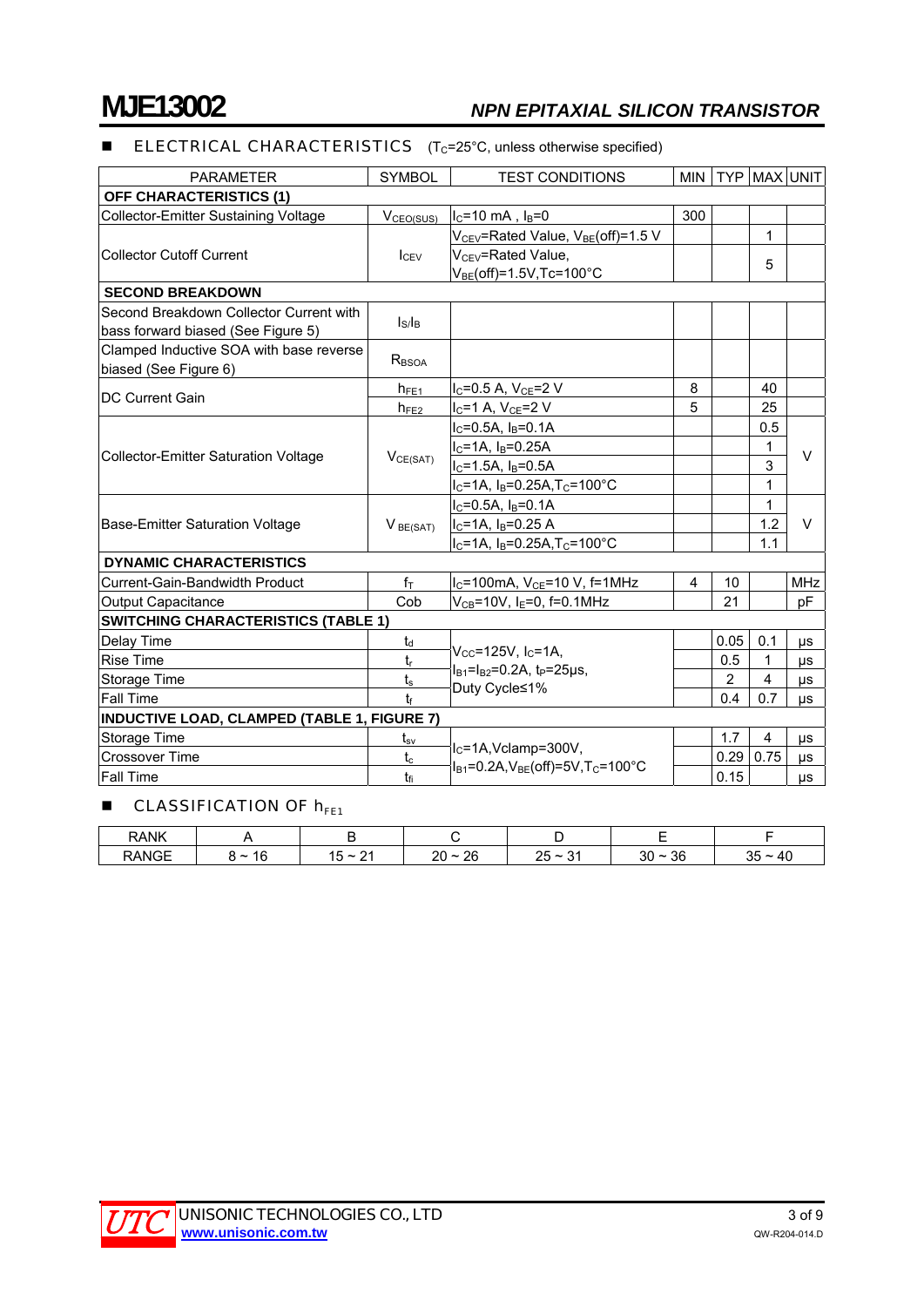## APPLICATION INFORMATION



Table 1.Test Conditions for Dynamic Performance

| $I_{\rm C}$ | $T_{\rm C}$   | ${\sf T}_{\sf SV}$ | $T_{\mathsf{RV}}$ | $T_{\rm FI}$ | $T_{\rm TI}$ | $T_{\rm C}$ |
|-------------|---------------|--------------------|-------------------|--------------|--------------|-------------|
| (AMP)       | $(^{\circ}C)$ | $(\mu s)$          | $(\mu s)$         | $(\mu s)$    | $(\mu s)$    | $(\mu s)$   |
| 0.5         | 25            | 1.3                | 0.23              | 0.30         | 0.35         | 0.30        |
|             | 100           | 1.6                | 0.26              | 0.30         | 0.40         | 0.36        |
| 1           | 25            | 1.5                | 0.10              | 0.14         | 0.05         | 0.16        |
|             | 100           | 1.7                | 0.13              | 0.26         | 0.06         | 0.29        |
| 1.5         | 25            | 1.8                | 0.07              | 0.10         | 0.05         | 0.16        |
|             | 100           | 3                  | 0.08              | 0.22         | 0.08         | 0.28        |



Note: All Data Recorded in the inductive Switching Circuit Table 1 Fig 1. Inductive Switching Measurements



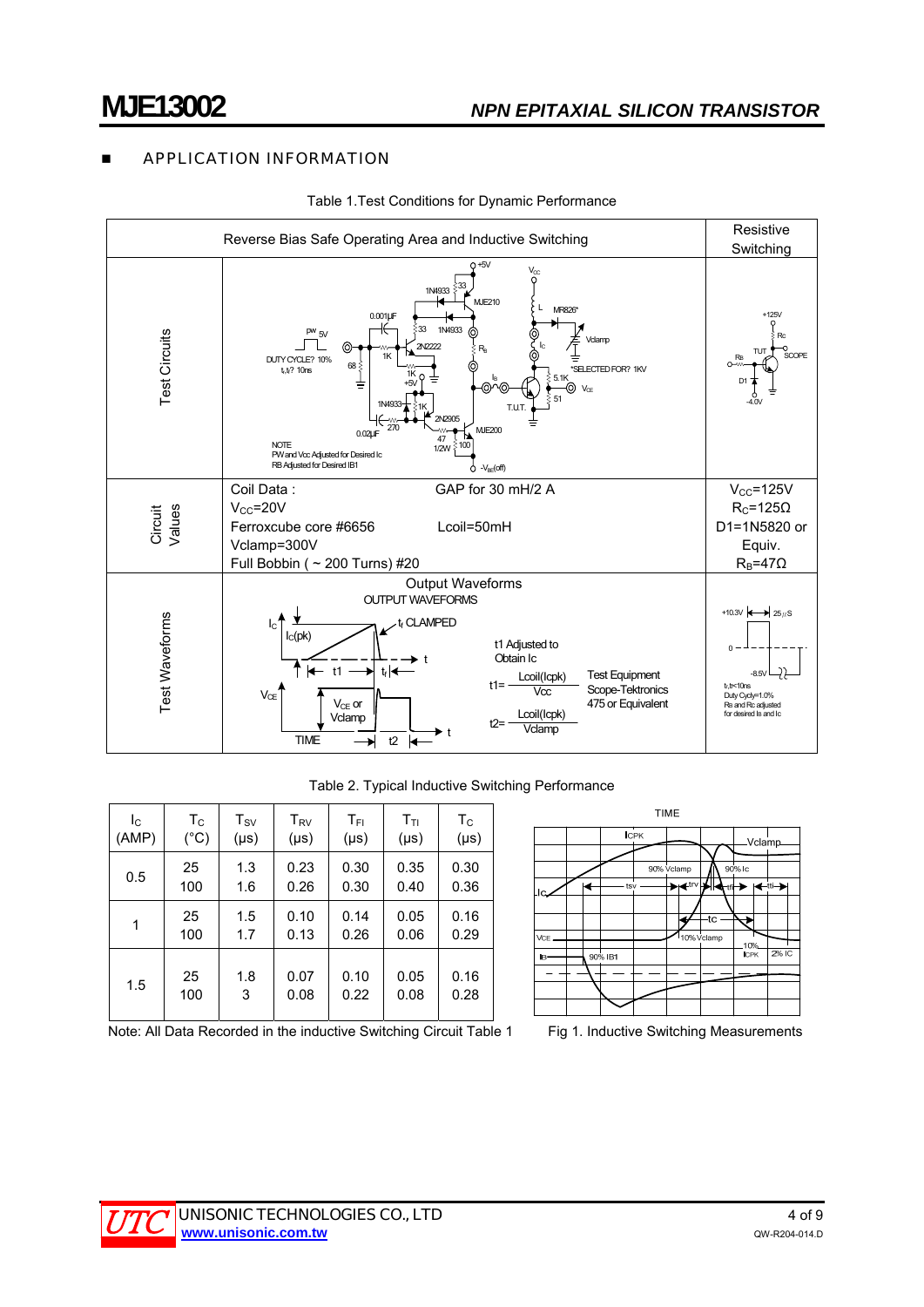## SWITCHING TIMES NOTE

In resistive switching circuits, rise, fall, and storage times have been defined and apply to both current and voltage waveforms since they are in phase, However, for inductive loads which are common to SWITCHMODE power supplies and hammer drivers, current and voltage waveforms are not in phase. Therefore, separate measurements must be made on each wave form to determine the total switching time, For this reason, the following new terms have been defined.

t<sub>SV</sub>=Voltage Storage Time, 90% IB1 to 10% Vclamp

t<sub>RV</sub>=Voltage Rise Time, 10-90% Vclamp

 $t_F =$ Current Fall Time, 90-10%  $I_C$ 

 $t_T$ =Current Tail, 10-2% Ic

 $t<sub>C</sub>=C$ rossover Time, 10% Vclamp to 10%  $I<sub>C</sub>$ 

An enlarged portion of the inductive switching waveforms is shown in Figure 1 to aid in the visual identity of these terms.

For the designer, there is minimal switching loss during storage time and the predominant switching power losses occur during the crossover interval and can be obtained using the standard equation from AN-222:

PSWT=1/2 VccIc (tc)f

In general, trv + tfi≒ tc. However, at lower test currents this relationship may not be valid.

As is common with most switching transistor, resistive switching is specified at 25°C and has become a benchmark for designers. However, for designers of high frequency converter circuits, the user oriented specifications which make this a "SWITCHMODE" transistor are the inductive switching speeds (tc and tsv) which are guaranteed at 100°C.

## **RESISTIVE SWITCHING PERFORMANCE**



Fig 4. Thermal Response

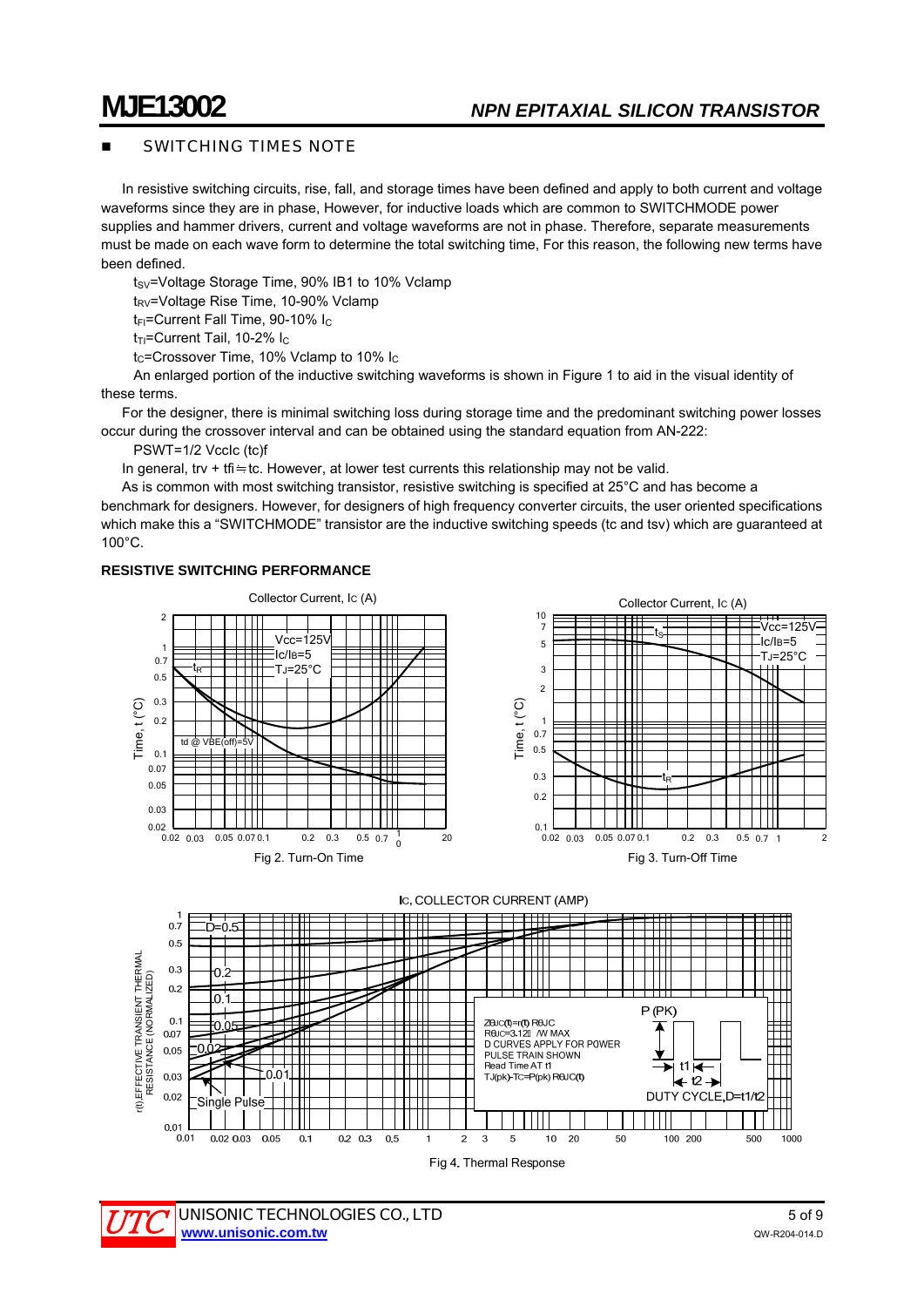## **SAFE OPERATING AREA INFORMATION**

## **FORWARD BIAS**

There are two limitations on the power handling ability of a transistor: average junction temperature and second break-down. Safe operating area curves indicate Ic – VCE limits of the transistor that must be observed for reliable operation; i.e., the transistor must not be subjected to greater dissipation than the curves indicate.

The data of Figure 5 is based on Tc=25°C; TJ(pk) is variable depending on power level. Second breakdown pulse limits are valid for duty cycles to 10% but must be derated when Tc 25 ≧ °C. Second breakdown limitations do not derate the same as thermal limitations. Allowable current at the voltages shown on Figure 5 may be found at any case tem-perature by using the appropriate curve on Figure 7.

 $T_J$ (pk) may be calculated from the data in Figure 5. At high case temperatures, thermal limitations will reduce the power that can be handled to values less than the limitations imposed by second breakdown.

## **REVERSE BIAS**

For inductive loads, high voltage and high current must be sustained simultaneously during turn–off, in most cases, with the base to emitter junction reverse biased. Under these conditions the collector voltage must be held to a safe level at or below a specific value of collector current. This can be accomplished by several means such as active clamping, RC snubbing, load line shaping, etc. The safe level for these devices is specified as Reverse Bias Safe Operating Area and represents the voltage–current conditions during re-verse biased turn–off. This rating is verified under clamped conditions so that the device is never subjected to an ava-lanche mode. Figure 6 gives RBSOA characteristics.



VCEV,COLLECTOR-EMITTER LAMP VOLTAGE(VOLTS)

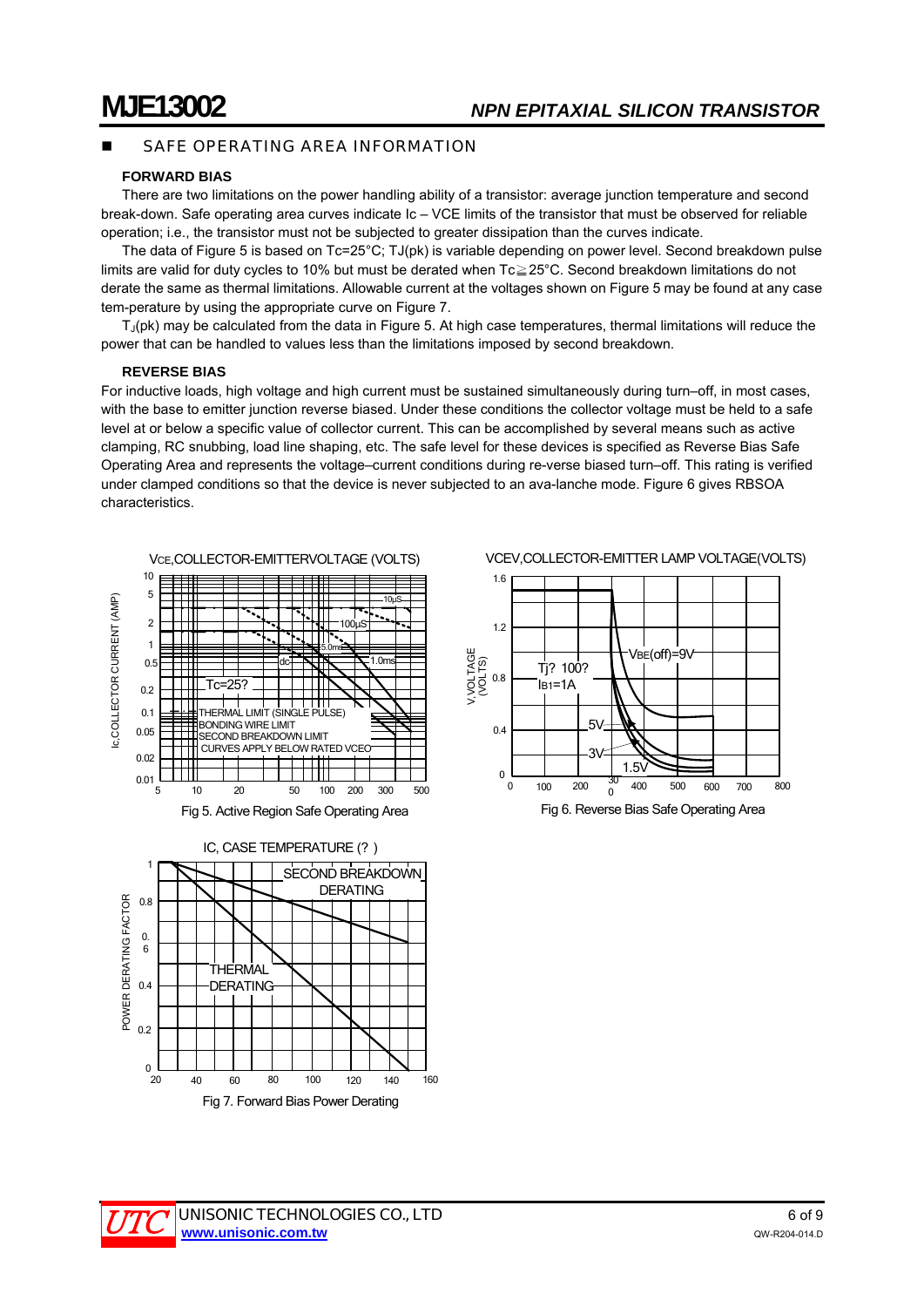## TYPICAL CHARACTERISTICS

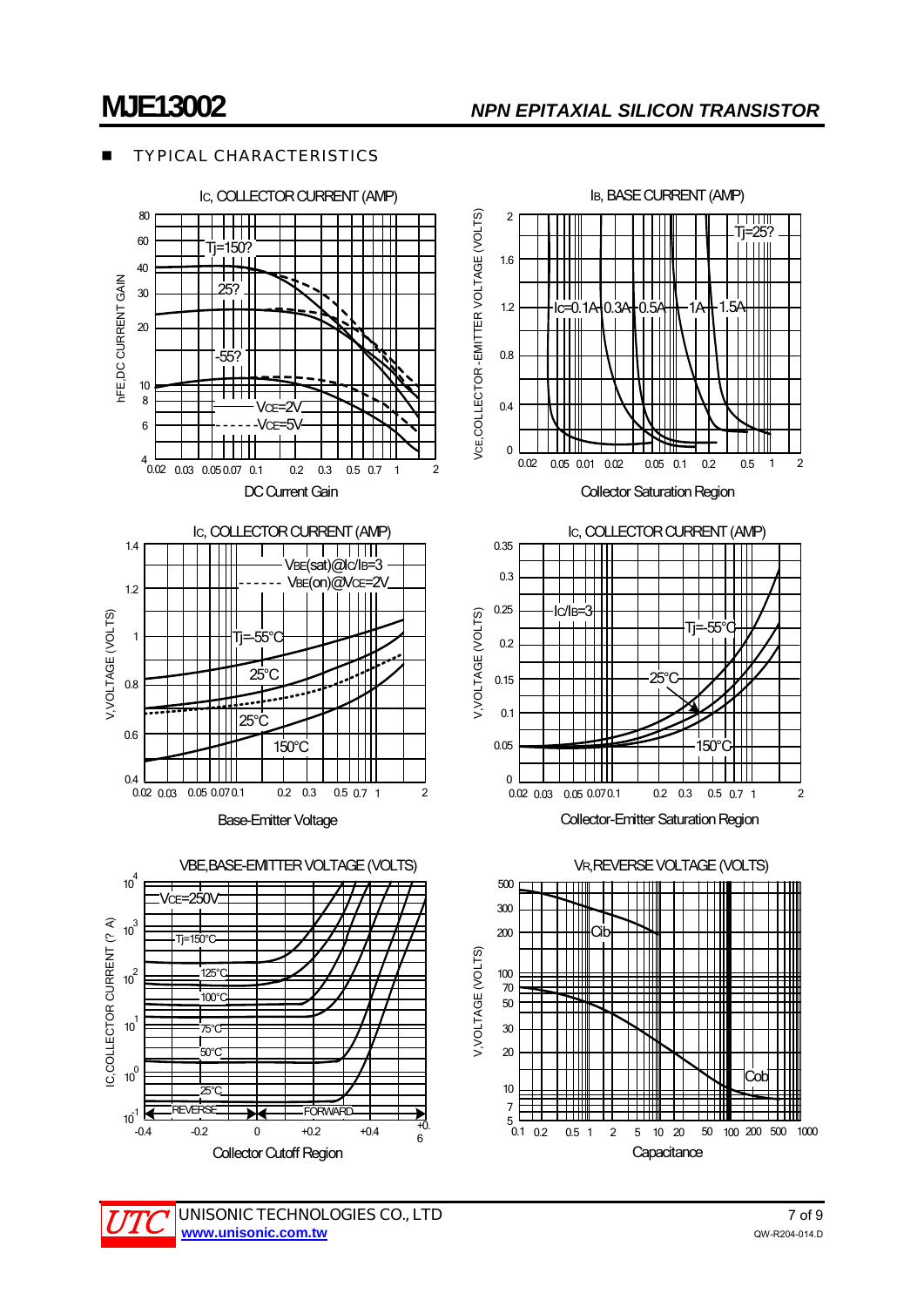![](_page_7_Picture_2.jpeg)